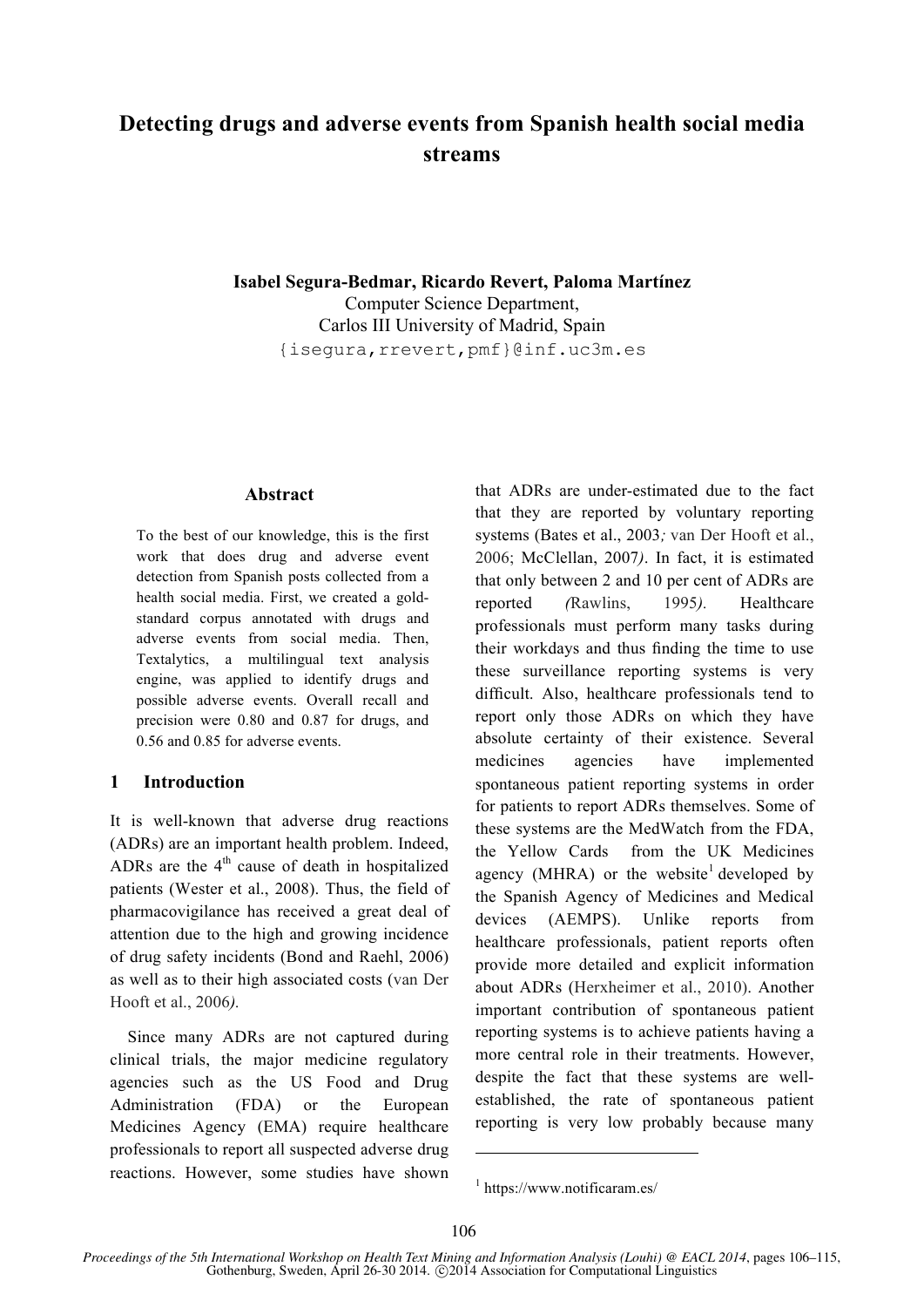patients are still unaware of their existence and even may feel embarrassed when describing their symptoms.

In this study, our hypothesis is that healthrelated social media can be used as a complementary data source to spontaneous reporting systems in order to detect unknown ADRs and thereby to increase drug safety. In recent days, social media on health information, just like has happened in other areas, have seen a tremendous growth (Hill et al., 2013)*.* Examples of social media sites include blogs, online forums*,*  social networking, and wikis, among many others. In this work, we focus on health forums where patients often exchange information about their personal medical experiences with other patients who suffer the same illness or receive similar treatment. Some patients may feel more comfortable sharing their medical experiences with each other rather than with their healthcare professionals. These forums contain a large number of comments describing patient experiences that would be a fertile source of data to detect unknown ADRs.

Although there have been several research efforts devoted to developing systems for extracting ADRs from social media, all studies have focused on social media in English, and none of them have addressed the extraction from Spanish social media. Moreover, the problem is that these studies have not been compared with each other, and hence it is very difficult to determine the current "state-of-art" of the techniques for ADRs extraction from social media. This comparison has not been performed due to the lack of a gold-standard corpus for ADRs. Thus, the goal of our work is twofold: i) to create a gold-standard corpus annotated with drugs and adverse events and ii) to develop a system to automatically extract mentions of drugs and adverse events from Spanish healthrelated social media sites. The corpus is composed by patients' comments from Forumclinic*<sup>2</sup>* , a health online networking website in Spanish. This is the first corpus of patient comments annotated with drugs and adverse events in Spanish. Also, we believe that this corpus will facilitate comparison for future ADRs detection from Spanish social media.

This is a preliminary work, in which we have only focused on the automatic detection of mentions of drugs and adverse events. Our final goal will be to develop a system to automatically extract drugs and their side effects. We hope our system will be beneficial to *AEMPS* as well as to the pharmaceutical industry in the improvement of their pharmacovigilance systems.

# **2 Related Work**

In recent years, the application of Natural Language Processing (NLP) techniques to mine adverse reactions from texts has been explored with promising results, mainly in the context of drug labels (Gurulingappa et al., 2013; Li et al., 2013; Kuhn et al., 2010), biomedical literature (Xu and Wang, 2013), medical case reports (Gurulingappa et al., 2012) and health records (Friedman, 2009; Sohn et al., 2011). However, as it will be described below, the extraction of adverse reactions from social media has received much less attention.

In general, medical literature, such as scientific publications and drug labels, contains few grammatical and spelling mistakes. Another important advantage is that this type of texts can be easily linked to biomedical ontologies. Similarly, clinical records present specific medical terminology and can also be mapped to biomedical ontologies and resources. Meanwhile social media texts are markedly different from clinical records and scientific articles, and thereby the processing of social media texts poses additional challenges such as the management of meta-information included in the text (for example as tags in tweets) (Bouillot et al., 2013), the detection of typos and unconventional spelling, word shortenings (Neunedert et al, 2013; Moreira et al., 2013) and slang and emoticons (Balahur, 2013), among others. Moreover, these texts are often very short

 $\overline{a}$ 

<sup>2</sup> http://www.forumclinic.org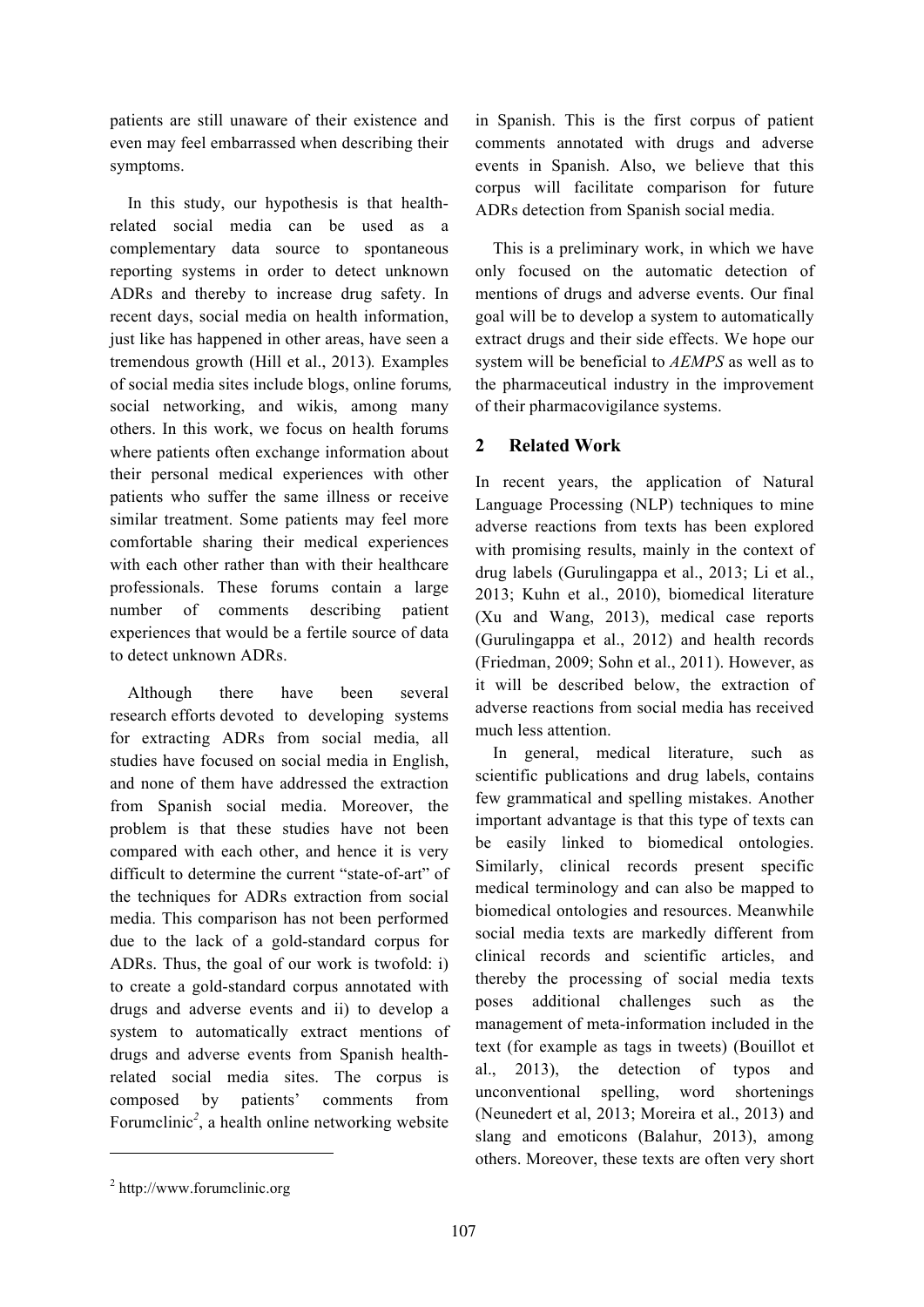and with an informal nature, making the processing task extremely challenging.

Regarding the identification of drug names in text, during the last four years there has been significant research efforts directed to encourage the development of systems for detecting these entities. Concretely, shared tasks such as DDIExtraction 2013 (Segura-Bedmar et al., 2013), CHEMDNER 2013 (Krallinger et al., 2013) or the i2b2 Medication Extraction challenge (Uzuner et al., 2010) have been held for the advancement of the state of the art in this problem. However, most of the work on recognizing drugs concerns either biomedical literature (for example, MedLine articles) or clinical records, thus leaving unexplored this task in social media streams.

Leaman et al., (2010) developed a system to automatically recognize adverse effects in user comments. A corpus of 3,600 comments from the DailyStrength health-related social network was collected and manually annotated with a total of 1,866 drug conditions, including beneficial effects, adverse effects, indications and others. To identify the adverse effects in the user comments, a lexicon was compiled from the following resources: (1) the COSTART vocabulary (National Library of Medicine, 2008),  $(2)$  the SIDER database (Kuhn et al., 2010),  $(3)$ MedEffect<sup>3</sup> and (4) a list of colloquial phrases which were manually collected from the DailyStrength comments. The final lexicon consisted of 4,201 concepts (terms with the same CUI were grouped in the same concept). Finally, the terms in the lexicon were mapped against user comments to identify the adverse effects. In order to distinguish adverse effects from the other drug conditions (beneficial effects, indications and others), the systems used a list of verbs denoting indications (for example, help, work, prescribe). Drug name recognition was not necessary because the evaluation focused only on a set of four drugs: carbamazepine, olanzapine,

<sup>3</sup> http://www.hc-sc.gc.ca/dhp-mps/medeff/indexeng.php

 $\overline{a}$ 

trazodone and ziprasidone. The system achieved a good performance, with a precision of 78.3% and a recall of 69.9%.

An extension of this system was accomplished by Nikfarjam and Gonzalez (2011). The authors applied association rule mining to extract frequent patterns describing opinions about drugs. The rules were generated using the Apriori tool<sup>4</sup>, an implementation of the Apriori algorithm (Agrawal and Srikant, 1994) for association rule mining. The system was evaluated using the same corpus created for their previous work (Leaman et al., 2010), and which has been described above. The system achieved a precision of 70.01% and a recall of 66.32%. The main advantage of this system is that it can be easily adapted for other domains and languages. Another important advantage of this approach over a dictionary based approach is that the system is able to detect terms not included in the dictionary.

Benton et al., (2011) created a corpus of posts from several online forums about breast cancer, which later was used to extract potential adverse reactions from the most commonly used drugs to treat this disease: tamoxifen, anastrozole, letrozole and axemestane. The authors collected a lexicon of lay medical terms from websites and databases about drugs and adverse events. The lexicon was extended with the Consumer Health Vocabulary  $(CHV)^5$ , a vocabulary closer to the lay terms, which patients usually use to describe their medical experiences. Then, pairs of terms co-occurring within a window of 20 tokens were considered. The Fisher's exact test (Fisher, 1922) was used to calculate the probability that the two terms co-occurred independently by chance. To evaluate the system, the authors focused on the four drugs mentioned above, and then collected their adverse effects from their drug labels. Then, precision and recall were calculated by comparing the adverse effects from drug labels and the adverse effects obtained by the system.

1

<sup>4</sup> http://www.borgelt.net/apriori.html

<sup>5</sup> http://consumerhealthvocab.org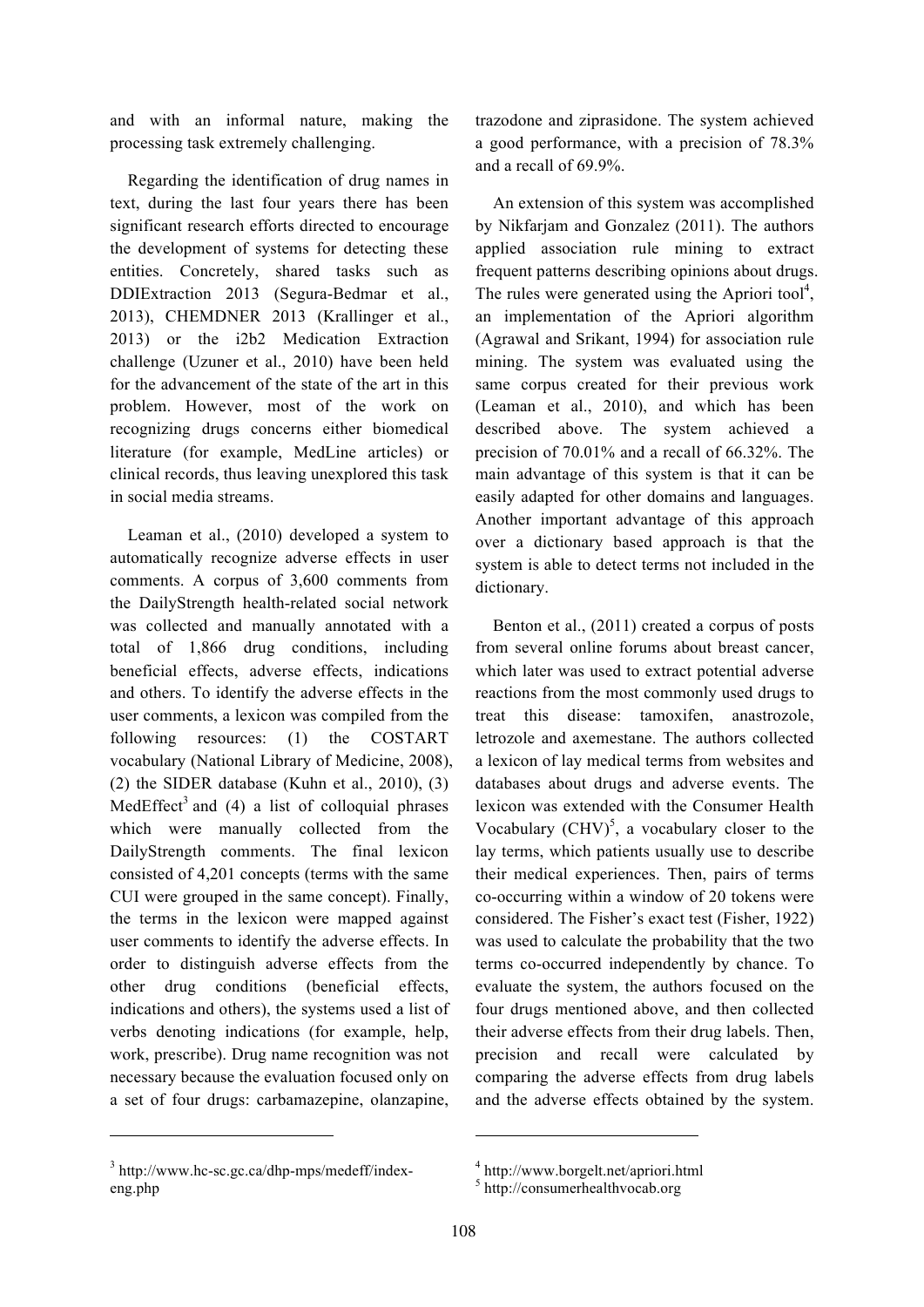The system obtained an average precision of 77% and an average recall of 35.1% for all four drugs.

UDWarning (Wu et al., 2012) is an ongoing prototype whose main goal is to extract adverse drug reactions from Google discussions. A knowledge base of drugs and their adverse effects was created by integrating information from different resources such as SIDER, DailyMed<sup>6</sup>, Drugs.com<sup>7</sup> and MedLinePlus. The authors hypothesized that unknown adverse drug effects would have a high volume of discussions over the time. Thus, the systems should monitor the number of relevant discussions for each adverse drug effect. However, to the best of our knowledge, the UDWarning's component devoted to the detection of unrecognized adverse drug effects has not been developed yet.

Bian et al., (2012) developed a system to detect tweets describing adverse drug reactions. The systems used a SVM classifier trained on a corpus of tweets, which were manually labeled by two experts. MetaMap (Aronson and Lang, 2010) was used to analyze the tweets and to find the UMLS concepts present in the tweets. The system produced poor results, mainly because tweets are riddled with spelling and grammar mistakes. Moreover, MetaMap is not a suitable tool to analyze this type of texts since patients do not usually use medical terminology to describe their medical experiences.

As it was already mentioned, the recognition of drugs in social media texts has hardly been tackled and little research has been conducted to extract relationships between drugs and their side effects, since most systems were focused on a given and fixed set of drugs. Most systems for extracting ADRs follow a dictionary-based approach. The main drawback of these systems is that they fail to recognize terms which are not included in the dictionary. In addition, the dictionary-based approach is not able to handle the large number of spelling and grammar errors in social media texts. Moreover, the detection of ADRs has not been attempted for languages other than English. Indeed, automatic information extraction from Spanish-language social media in the field of health remains largely unexplored. Additionally, to the best of our knowledge, there is no corpus annotated with ADRs in social media texts available today.

# **3 Method**

#### **3.1 Corpus creation**

In order to create the first corpus in Spanish annotated with drugs and adverse events, we reviewed the main health-related social networks in Spanish language to select the most appropriate source of user comments. This corpus will be used to evaluate our system.

Twitter was initially our preferred option due to the tremendous amount of tweets published each day (nearly 400 millions). However, we decided to discard it because Twitter does not seem to be the preferred source for users to describe their ADRs. Gonzalez et al. (2013) gathered a total of 42,327 in a one-month period, from which only 216 described ADRs. Although Facebook is the most popular social media and many Facebook groups dedicated to specific diseases have emerged in the last years, we discarded it because most of these groups usually have restricted access to their members. Online health-related forums are an attractive source of data for our corpus due to their high dynamism, their great number of users as well as their easy access. After reviewing the main health forums in Spanish, we chose ForumClinic, an interactive program for patients, whose main goal is to provide rigorous information about specific diseases (such as breast cancer, HIV, bipolar disorder, depression, schizophrenia, ischemic heart disease, among others) and their treatments. Also, this platform aims to increase the participation of patients maintaining a discussion forum where patients can exchange information about their experiences. Figure 1 shows the distribution of user comments across the main twelve categories defined in the forum. We

 $\overline{a}$ 

 $6$  http://dailymed.nlm.nih.gov/dailymed/

<sup>7</sup> http://www.drugs.com/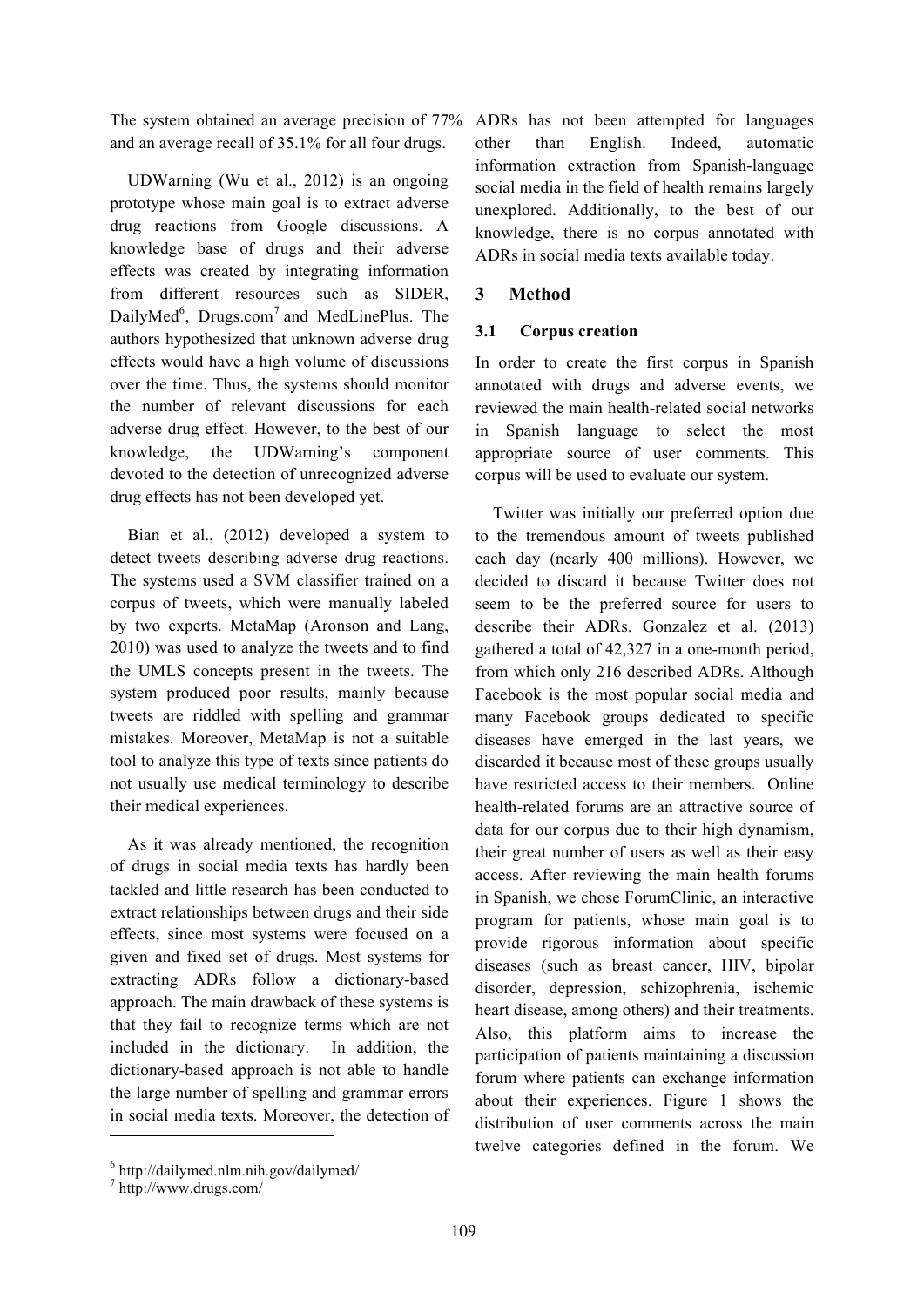implemented a web crawler to gather all user comments published in ForumClinic to date.



Figure 1 Distribution of user comments.

Then, we randomly selected a sample of 400 comments that were manually labeled with drugs and adverse events by two annotators with expertise in Pharmacovigilance. It should be noted that adverse events and ADRs do not refer to the same: while an adverse event may or may not be caused by a drug, an ADR is an adverse event that is suspected to be caused by a drug. A drug is a substance used in the treatment, cure, prevention or diagnosis of diseases. The corpus includes generic and brand drugs as well as drug families. Disagreements between the annotators were discussed and reconciled during the harmonization process, where a third annotator helped to make the final decision (some examples are shown in Table 1). All the mentions of drugs and adverse events were annotated, even those containing spelling or grammatical errors (for example, *hemorrajia*). Nominal anaphoric expressions, which refer to previous adverse events or drugs in the comment, were also included in the annotation. The annotators found 187 drugs (from which 40 were nominal anaphors and 14 spelling errors) and 636 adverse events (from which 48 were nominal anaphors and 17 spelling errors). The corpus is available for academic purposes<sup>8</sup>.

To measure the inter-annotator agreement we used the F-measure metric. This metric approximates the kappa coefficient (Cohen, 1960)

<sup>8</sup> http://labda.inf.uc3m.es/SpanishADRCorpus

 $\overline{a}$ 

when the number of true negatives (TN) is very large (Hripcsak and Rothschild, 2005). In our case, we can state that the number of TN is very high since TN are all the terms that are not true positives, false positives nor false negatives. The F-measure was calculated by comparing the two corpora created by the two first annotators. The corpus labelled by the first annotator was considered the gold-standard. As it was expected, drugs exhibit a high IAA (0.89), while adverse events point to moderate agreement (0.59). As drugs have specific names and there are a limited number of them, it is possible to create a limited and controlled vocabulary to gather many of the existing drugs. On the other hand, patients can express their adverse events in many different ways due to the variability and richness of natural language.

| Sentence                                                                                                                                                                                                                                                                                                        | <b>Final Decision</b> |
|-----------------------------------------------------------------------------------------------------------------------------------------------------------------------------------------------------------------------------------------------------------------------------------------------------------------|-----------------------|
| De entre los distintos Names in bold type refer<br>antiretrovirales, transcriptasa to four families of<br><i>inversa, proteasa, integrasa y</i> inhibitors (that is, drug<br><i>fusión</i> , <i>qué grupo sería el</i> families), and thereby,<br><i>más potente y cual el menos.</i> they should be annotated. |                       |
| Como complemento proteico The                                                                                                                                                                                                                                                                                   | mention               |
| recomendamos el de los "complementos                                                                                                                                                                                                                                                                            | del                   |
| <i>laboratorio Vegenat.</i> Si Decathlon" should not be                                                                                                                                                                                                                                                         |                       |
| compras los complementos annotated as a drug since                                                                                                                                                                                                                                                              |                       |
| del Decathlon, asegúrate que it is not a brand-marked                                                                                                                                                                                                                                                           |                       |
| contenga proteínas.                                                                                                                                                                                                                                                                                             | drug.                 |

Table **1**: Some examples of disagreements between annotators

# **3.2** *Constructing a dictionary for drugs and adverse events*

Since our goal is to identify drugs and adverse events from user comments, the first challenge is to create a dictionary that contains all of the drugs and known adverse events.

 $CIMA<sup>9</sup>$  is an online information center about medicines that provides all the daily updated official information about drugs. CIMA is

1

<sup>9</sup> http://www.aemps.gob.es/cima/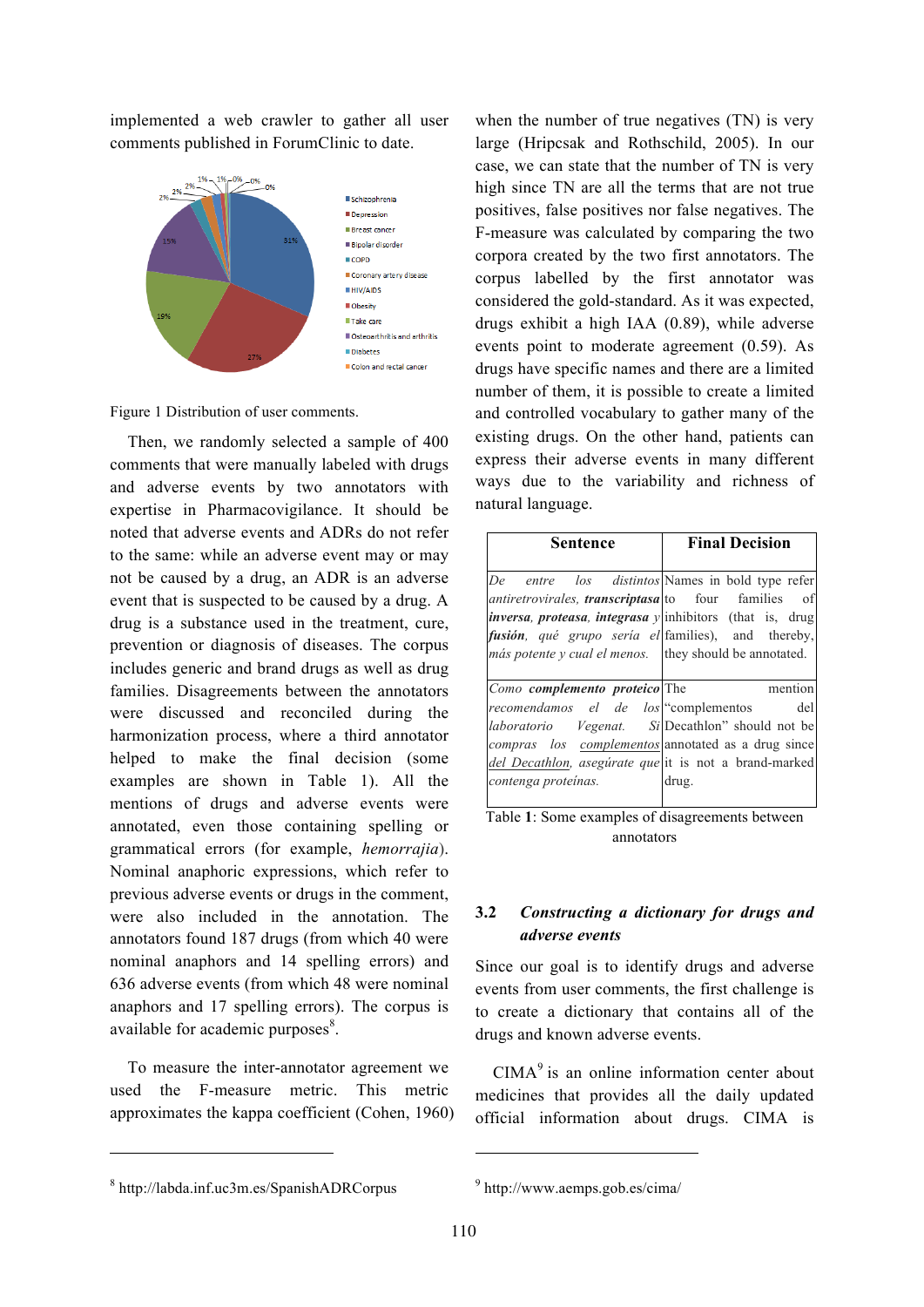maintained by the Spanish Agency for Medicines and Health Products (AEMPS). It includes information on all drugs authorized in Spain and their current authorization status. CIMA contains a total of 16,418 brand drugs and 2,228 generic drugs. Many brand drug names include additional information such as dosages, mode and route of administration, laboratory, among others (for example, "ESPIDIFEN 400 mg GRANULADO PARA SOLUCION ORAL SABOR ALBARICOQUE" or "ESPIDIFEN 600 mg GRANULADO PARA SOLUCION ORAL SABOR LIMON EFG, 20 sobres"). Since it is unlikely that these long names are used by patients, we implemented a method to shorten them by removing their additional information (for example, "ESPIDIFEN"). After applying this method, the resulting list of brand drug names consisted of 3,662 terms. The main limitation of CIMA is that it only provides information about drugs authorized in Spain. That is, CIMA does not contain information about drugs approved only in Latin America. CIMA is free and offers a downloadable version in XML format. Thus, it provides the information in a well-structured format that makes it possible to directly extract generic and brand drug names as well as other related information such as their ATC codes, their pharmaceutical company, among others. Unfortunately, CIMA does not provide information about drug groups. For this reason, we decided to consider the WHO ATC system $^{10}$ , a classification system of drugs, as an additional resource to obtain a list of drug groups.

MedDRA  $11$  is a medical terminology dictionary about events associated with drugs. It is a multilingual terminology, which includes the following languages: Chinese, Czech, Dutch, French, German, Hungarian, Italian, Japanese, Portuguese and Spanish. Its main goal is to provide a classification system for efficient communication of ADRs data between countries. The main advantage of MedDRA is that its

 $\overline{a}$ 

structured format allows easily obtaining a list of possible adverse events. MedDRA is composed of a five levels hierarchy. We collected the terms from the most specific level, "Lowest Level Terms" (LLTs)". This level contains a total of 72,072 terms, which express how information is communicated in practice.

By analyzing the information from these resources, we found that none of them contained all of the drugs and adverse events. Patients usually use lay terms to describe their symptoms and their treatments. Unfortunately, many of these lay terms are not included in the above mentioned resources. Therefore, we decided to integrate additional information from other resources devoted to patients to build a more complete and comprehensive dictionary. There are several online websites that provide information to patients on drugs and their side effects in Spanish language. For example, MedLinePlus and Vademecum contain information about drugs and their side effects. These websites allow users to browse by generic or drug name, providing an information leaflet for each drug in a HTML page. Since these leaflets are unstructured, the extraction of drugs and their adverse effects is a challenging task. While drug names are often located in specific fields (such as title), their adverse events are usually descriptions of harmful reactions in natural language. We only developed a web crawler to browse and download pages related to drugs from Vademecum since this website provided an easier access to its drug pages than MedLinePlus. We plan to augment the list of drugs and adverse events by crawling MedLinePlus in future work.

After extracting drugs and adverse events from these different resources, we created a dictionary of drugs and adverse events. Table 2 shows the statistics of our final dictionary.

| <b>Resource</b>         | <b>Total</b> |
|-------------------------|--------------|
| Generic drugs from CIMA | 2,228        |
| Brand drugs from CIMA   | 3,662        |

 $10 \frac{10 \text{ http://www.whole.no/ate_ddd_index/}}{11 \text{ http://www.meddra.org/}}$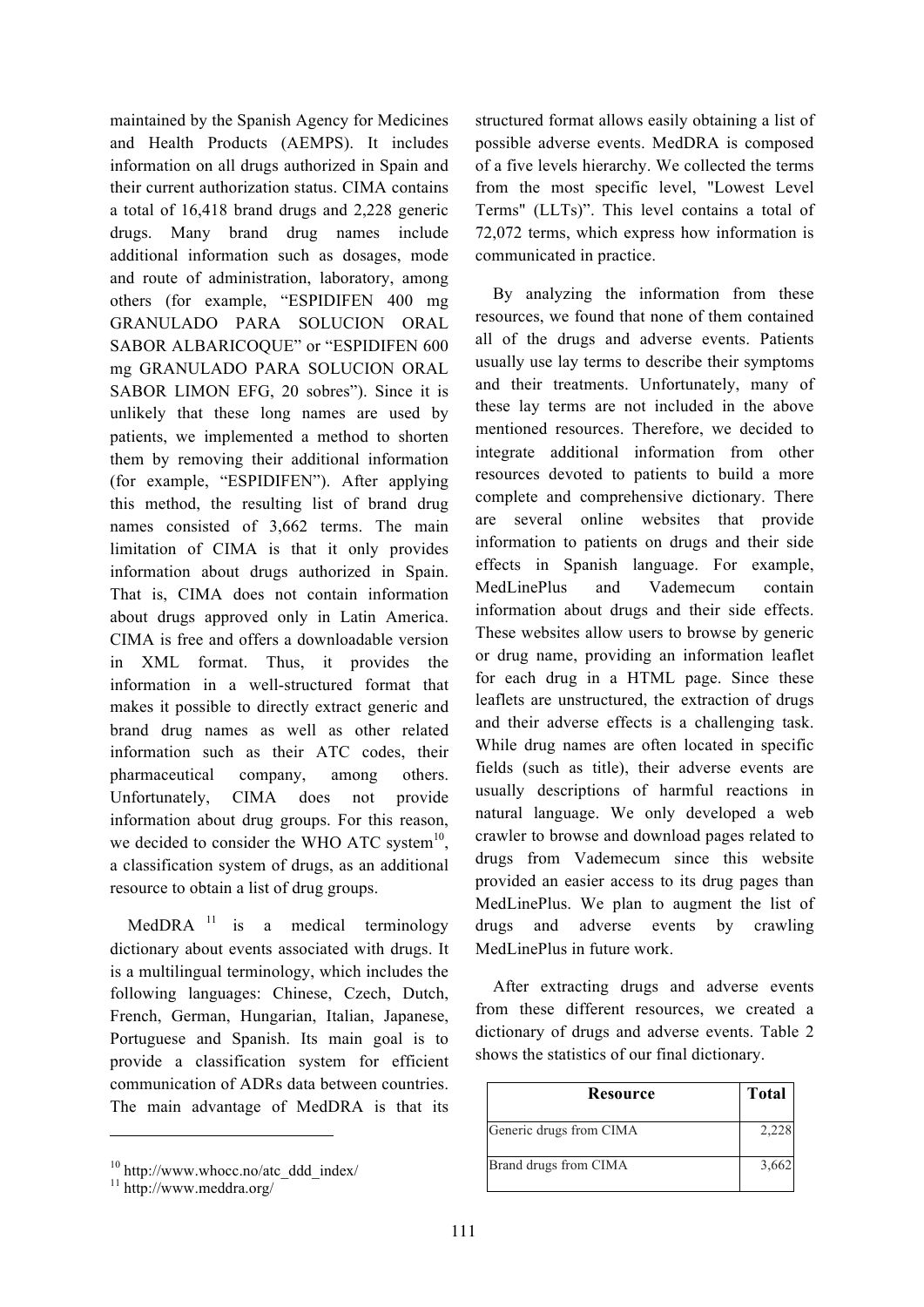| Drug group names from the ATC system                 | 466   |
|------------------------------------------------------|-------|
| Drug names (which are not in CIMA) from<br>Vademecum | 1,237 |
| Total Drugs:                                         | 7,593 |

Table **2**: Number of drugs in the dictionary.

| Resource                                                   | Total  |
|------------------------------------------------------------|--------|
| Adverse events from MedDRA                                 | 72,072 |
| Adverse events from Vademecum<br>(which are not in MedDRA) | 2,793  |
| Total adverse events:                                      | 74,865 |

Table **3**: Number of adverse events in the dictionary.

### **3.3 Using Textalytics and gazetteers to identify drugs and adverse events**

Textalytics<sup>12</sup> is a multilingual text analysis engine to extract information from any type of texts such as tweets, posts, comments, news, contracts, etc. This tool offers a wide variety of functionalities such as text classification, entity recognition, concept extraction, relation extraction and sentiment analysis, among others. We used a plugin that integrates Textalytics with GATE. In this paper, we applied entity recognition provided by Textalytics, which follows a dictionary-based approach to identify entities in texts. We created a dictionary for drugs and adverse events from CIMA and MedDRA. This dictionary was integrated into Textalytics. Additionally, the lists of drugs and adverse events collected from the others resources (ATC system and Vademecum) were used to create GATE gazetteers.

# **4 Results and error analysis**

We evaluated the system on the corpus annotated with drugs and adverse events. The results of this study show a precision of 87% for drugs and 85% for adverse events, and a recall of 80% for drugs and 56% for adverse events.

We performed an analysis to determine the main sources of error in the system. A sample of 50 user comments were randomly selected and analyzed. Regarding the detection of adverse events, the major cause of false negatives was the use of colloquial expressions to describe an adverse event. Phrases like "*me deja ko* (it makes me KO)" or "*me cuesta más levantarme* (it's harder for me to wake up)" were used by patients for expressing their adverse events. These phrases are not included in our dictionary. A possible solution may be to create a lexicon containing this kind of idiomatic expressions. The second highest cause of false negatives for adverse events was due to the different lexical variations of the same adverse event. For example, '*depresión* (depression)' is included in our dictionary, but their lexical variations such as "*depremido* (depress)", "*me deprimo* (I get depressed)", "*depresivo* (depressive)" or "*deprimente* (depressing)" were not detected by our system since they are not in our dictionary. Nominalization may be used to identify all the possible lexical variations of a same adverse event. Another important error source of false negatives was spelling mistakes (eg. *hemorrajia*  instead of *hemorragia).* Many users have great difficulty in spelling unusual and complex technical terms. This error source may be handled by a more advanced matching method capable of dealing with the spelling error problem. The use of abbreviations ("*depre*" is an abbreviation for "*depression*") also produces false negatives. Techniques such as lemmatization and stemming may help to resolve this kind of abbreviations.

False positives for adverse events were mainly due to the inclusion of MedDRA terms referring to procedures (such as therapeutic, preventive or laboratory procedures) and tests in our dictionary. MedDRA includes terms for diseases, signs, abnormalities, procedures and tests. We should have not included those terms referring to procedures and tests since they do not represent adverse events.

 $\overline{a}$ 

<sup>12</sup> https://textalytics.com/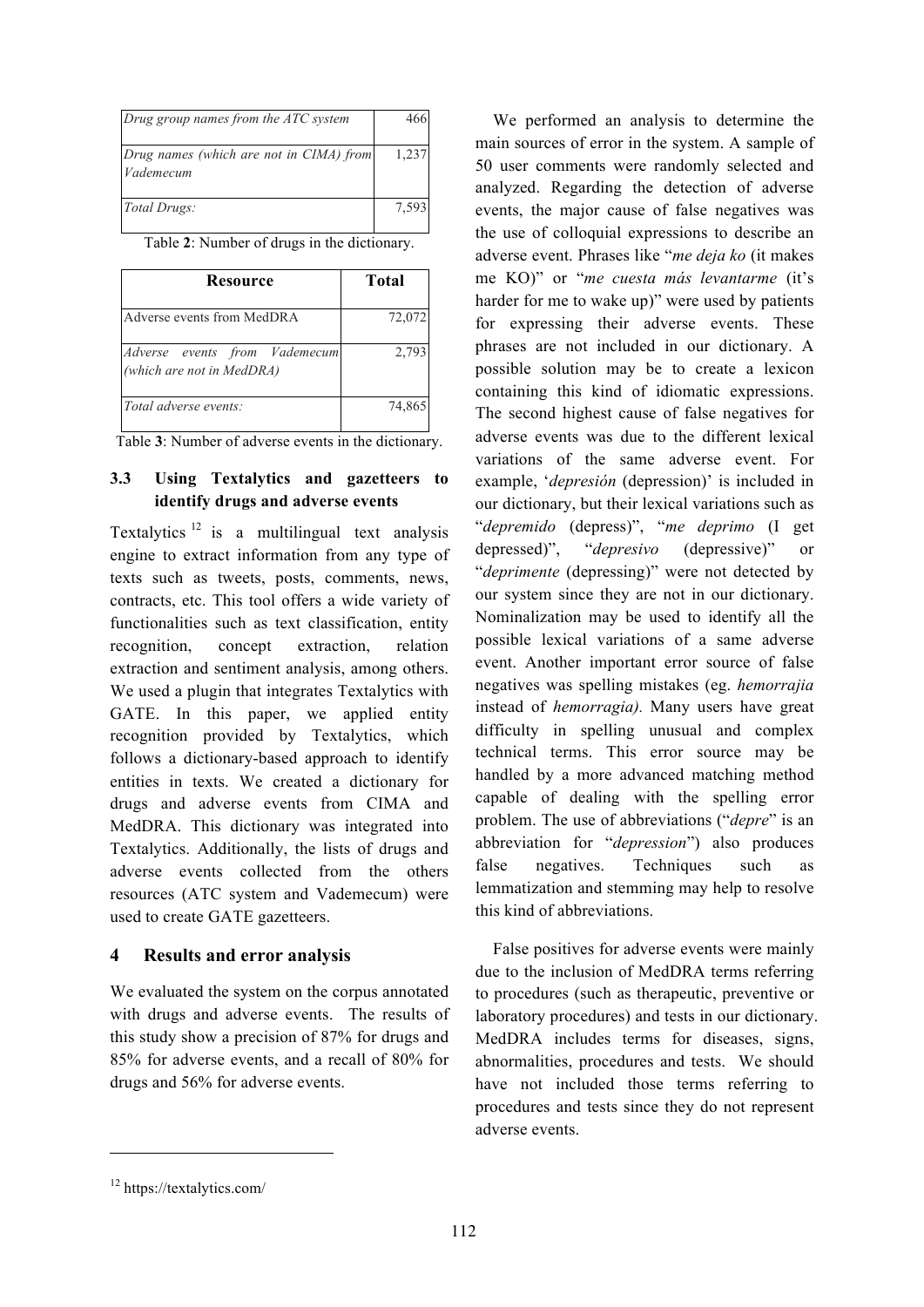The main source of false negatives for drugs seems to be that users often misspelled drug names. Some generic and brand drugs have complex names for patients. Some examples of misspelled drugs are *avilify* (*Abilify*) or *rivotril (ribotril).* Another important cause of false negatives was due to the fact that our dictionary does not include drugs approved in other countries than Spain (for example, *Clorimipramina*, *Ureadin* or *Paxil*). However, ForumClinic has a large number of users in Latin America. It is possible that these users have posted comments about some drugs that have only been approved in their countries. The third largest source of errors was the abbreviations for drug families. For instance, *benzodiacepinas (benzodiazepine)* is commonly used as *benzos*, which is not included in our dictionary. An interesting source of errors to point out is the use of acronyms referring to a combination of two or more drugs. For instance, *FEC* is a combination of *Fluorouracil, Epirubicin* and *Cyclophosphamide*, three chemotherapy drugs used to treat breast cancer. This combination of drugs is not registered in the resources (CIMA and Vademecum) used to create our dictionary.

Most false positives for drugs were due to a lack of ambiguity resolution. Some drug names are common Spanish words such as "*Allí"* (a slimming drug) or "*Puntual*" (a laxative). These terms are ambiguous and resolve to multiple senses, depending on the context in which they are used. Similarly, some drug names such as "alcohol" or "oxygen" can take a meaning different than the one of pharmaceutical substance. Another important cause of false positives is due to the use of drug family names as adjectives that specify an effect. This is the case of *sedante (sedative)* or *antidepresivo (antidepressant)*, which can refer to a family of drugs, but also to the definition of an effect or disorder caused by a drug (*sedative effects*).

# **5 Conclusion**

In this research, we created the first Spanish corpus of health user comments annotated with drugs and adverse events. The corpus is available

for research. In this work, we only focused on the detection of the mentions of drugs and adverse events, but not the relationships among them. In future work, we plan to extend the system to detect the relationships between drugs and their side effects. Also, we would like to identify their indications and beneficial effects.

#### **Acknowledgments**

This work was supported by the EU project TrendMiner [FP7-ICT287863], by the project MULTIMEDICA [TIN2010-20644-C03-01], and by the Research Network MA2VICMR [S2009/TIC-1542].

#### **References**

- Rakesh Agrawal and Ramakrishnan Srikant. 1994. Fast algorithms for mining association rules. In *Proc. 20th Int. Conf. Very Large Data Bases,*  1215:487-499.
- Alan R Aronson and Francois-Michel Lang. 2010. An overview of MetaMap: historical perspective and recent advances. *Journal of the American Medical Informatics Association*, 17(3):229-236.
- Alexandra Balahur. 2013. Sentiment Analysis in Social Media Texts. *WASSA 2013*, 120.
- David W. Bates, R Scott Evans, Harvey Murff, Peter D. Stetson, Lisa Pizziferri and George Hripcsak. 2003. Detecting adverse events using information technology. *Journal of the American Medical Informatics Association*, 10(2):115-128.
- Adrian Benton, Lye Ungar, Shawndra Hill, Sean Hennessy, Jun Mao, Annie Chung, Charles E. Leonarda and John H. Holmes. 2011. Identifying potential adverse effects using the web: A new approach to medical hypothesis generation. *Journal of biomedical informatics*, 44(6): 989-996.
- Jiang Bian, Umit Topaloglu and Fan Yu. 2012. Towards large-scale twitter mining for drug-related adverse events. In *Proceedings of the 2012 international workshop on Smart health and wellbeing*, 25-32.
- CA. Bond and Cynthia L. Raehl. 2006. Adverse drug reactions in United States hospitals. *Pharmacotherapy: The Journal of Human Pharmacology and Drug Therapy*, 26(5):601-608.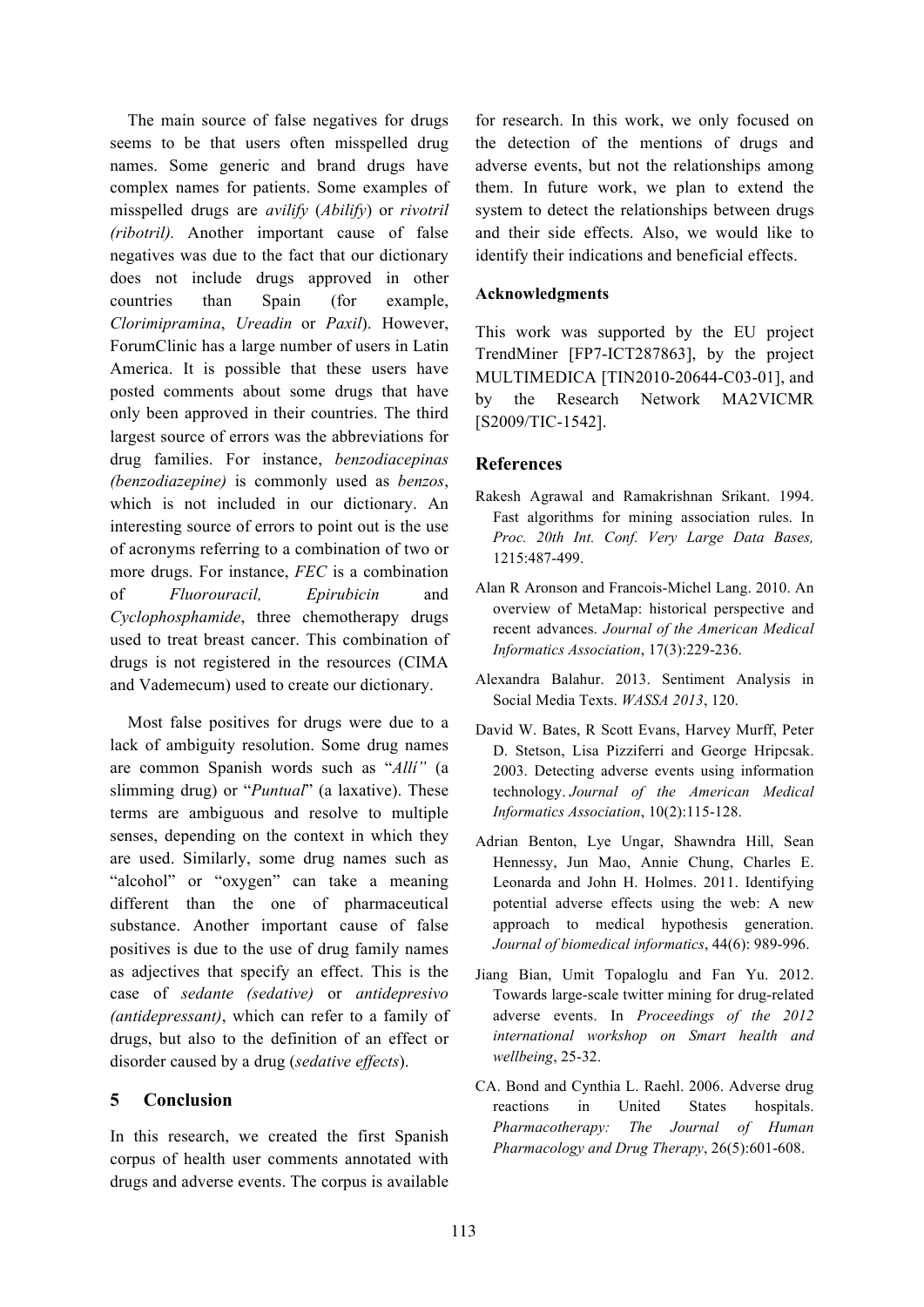- Jacob Cohen. 1960. A coefficient of agreement for nominal scales. *Educational and Psychol Meas* ;20:37e46.
- Ronald A. Fisher. 1922. On the interpretation of  $\chi$  2 from contingency tables, and the calculation of P. *Journal of the Royal Statistical Society*, 85(1):87- 94.
- Flavien Bouillot, Phan N. Hai, Nicolas Béchet, Sandra Bringay, Dino Ienco, Stan Matwin, Pascal Poncelet, Mathiue Roche and Maguelonne Teisseire. 2013. How to Extract Relevant Knowledge from Tweets?. *Communications in Computer and Information Science*.
- Carol Friedman. 2009. Discovering novel adverse drug events using natural language processing and mining of the electronic health record. In *Artificial Intelligence in Medicine.* LNAI 5651:1 -5.
- Graciela H. Gonzalez, Matthew L Scotch and Garrick L Wallstrom. Mining Social Network Postings for Mentions of Potential Adverse Drug Reactions. HHS-NIH-NLM (9/10/2012 - 8/31/2016).
- Harsha Gurulingappa, Abdul Mateen-Rajput and Luca Toldo. 2012. Extraction of potential adverse drug events from medical case reports. *Journal of biomedical semantics.* 3(1):15.
- Harsha Gurulingappa, Luca Toldo, Abdul Mateen-Rajput, Jan A. Kors, Adel Taweel and Yorki Tayrouz. 2013. Automatic detection of adverse events to predict drug label changes using text and data mining techniques. *Pharmacoepidemiology and drug safety*, *22*(11):1189-1194.
- A Herxheimer, MR Crombag and TL Alves. 2010. Direct patient reporting of adverse drug reactions. A twelve-country survey & literature review. *Health Action International (HAI). Europe.*  Paper Series Reference 01-2010/01.
- Shawndra Hill, Raina Merchant and Lile Ungar. (2013). Lessons Learned About Public Health from Online Crowd Surveillance. *Big Data*, 1(3):160- 167.
- George Hripcsak and Adam S. Rothschild. 2005. Agreement, the F-measure, and reliability in information retrieval. *J Am Med Inform Assoc*.12:296e8.
- Martin Krallinger, Florian Leitner, Obdulia Rabal, Miguel Vazquez, Julen Oyarzabal and Alfonso Valencia. 2013. Overview of the chemical compound and drug name recognition

(CHEMDNER) task. In *BioCreative Challenge Evaluation Worksho. 2*:2-33.

- Michael Kuhn, Monica Campillos, Ivica Letunic, Lars J. Jensen and Peer Bork. 2010. A side effect resource to capture phenotypic effects of drugs. *Molecular systems biology*, *6*(343):1-6.
- Robert Leaman, Laura Wojtulewicz, Ryan Sullivan, Annie Skariah, Jian Yang and Graciela Gonzalez. 2010. Towards internet-age pharmacovigilance: extracting adverse drug reactions from user posts to health-related social networks. In *Proceedings of the 2010 workshop on biomedical natural language processing.* 117-125. Association for Computational Linguistics.
- Anne J. Leendertse, Antoine C. Egberts, Lennar J. Stoker, & Patricia M.L.A. van den Bemt. 2008. Frequency of and risk factors for preventable medication-related hospital admissions in the Netherlands. *Archives of internal medicine*, *168*(17), 1890.
- Qi Li, Louise Deleger, Todd Lingren, Haijun Zhai, Megan Kaiser, Laura Stoutenborough Anil G Jegga, Kevin B Cohen and Imre Solti. 2013. Mining FDA drug labels for medical conditions. *BMC medical informatics and decision making*, 13(1):53.
- Mark McClellan. 2007. Drug Safety Reform at the FDA-Pendulum Swing or Systematic Improvement?. *New England Journal of Medicine*, 356(17):1700-1702.
- Silvio Moreira, Joao Filgueiras, Bruno Martins, Francisco Couto and Mario J. Silva. 2013. REACTION: A naive machine learning approach for sentiment classification. In *2nd Joint Conference* on. *Lexical and Computational Semantics. 2:490-494.*
- Melanie Neunerdt, Michael Reyer and Rudolf Mathar. 2013. A POS Tagger for Social Media Texts trained on Web Comments. *Polibits*, *48*:59-66.
- Azadeh Nikfarjam and Graciela H. Gonzalez. 2011. Pattern mining for extraction of mentions of adverse drug reactions from user comments. In *AMIA Annual Symposium Proceedings,*  2011:1019-1026. American Medical Informatics Association.
- Isabel Segura-Bedmar, Paloma Martınez and María Herrero-Zazo. 2013. SemEval-2013 Task 9: Extraction of Drug-Drug Interactions from